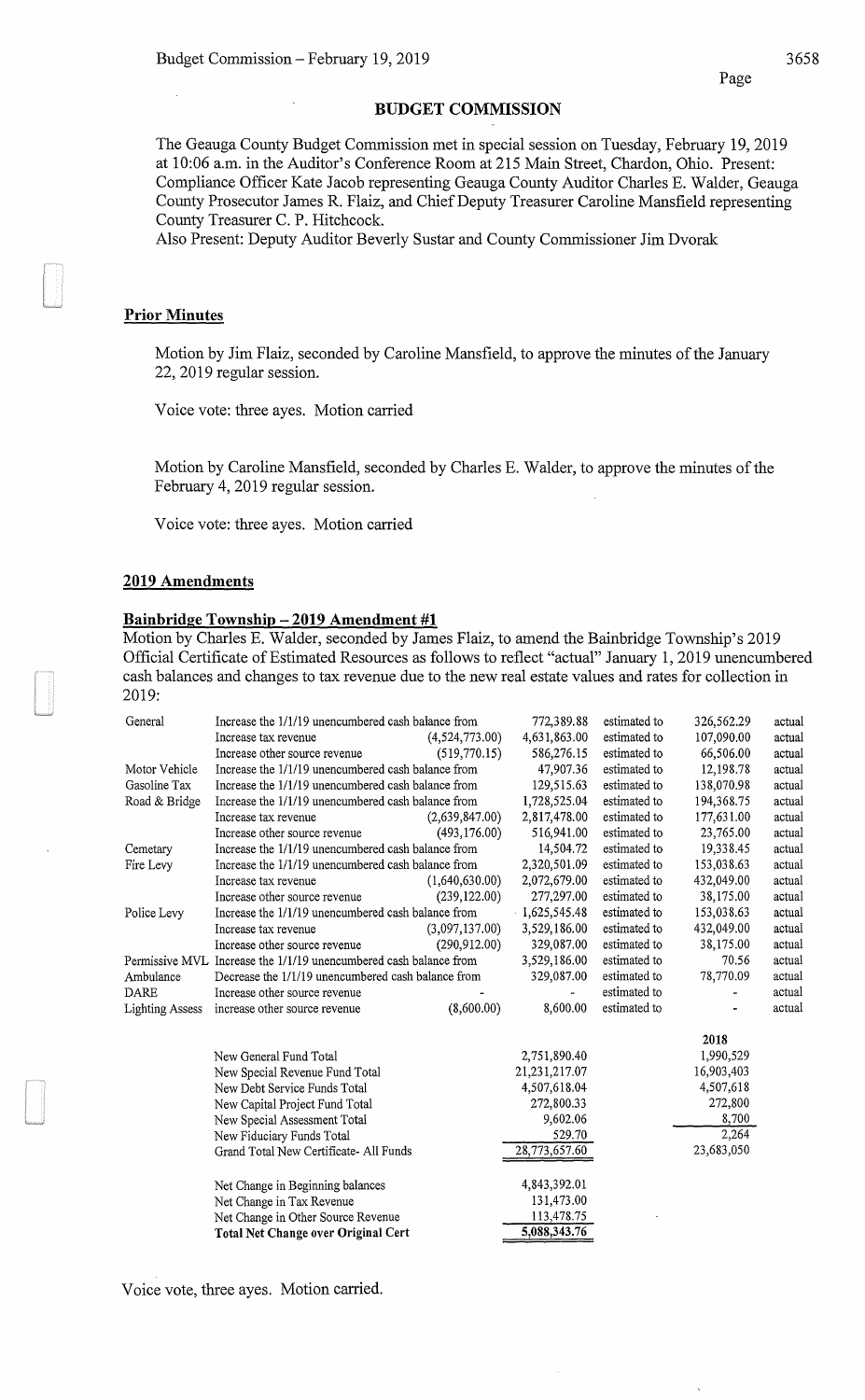## **Huntsburg Township- 2019 Amendment #1**

Motion by Caroline Mansfield, seconded by Caroline Mansfield, to amend Huntsburg Township's 2019 Official Certificate of Estimated Resources as follows to reflect "actual" January 1, 2019 unencumbered cash balances and changes to tax revenue due to the new real estate values and rates for collection in 2019:

| General      | Increase the 1/1/19 unencumbered cash balance from               |           | 53,531.00   | estimated to                    | 110,624.25 | actual |
|--------------|------------------------------------------------------------------|-----------|-------------|---------------------------------|------------|--------|
|              | Increase tax revenue                                             | 983.00    | 102,093.00  | estimated to                    | 103,076.00 | actual |
|              | Decrease other source revenue                                    | 131.00    | 183,952.00  | estimated to                    | 184,083.00 | actual |
|              | Motor Vehicle Increase the 1/1/19 unencumbered cash balance from |           | 3,629.00    | estimated to                    | 7,085.19   | actual |
|              | Gasoline Tax Increase the 1/1/19 unencumbered cash balance from  |           | 11,527.00   | estimated to                    | 41,483.23  | actual |
|              | Road & Bridg Increase the 1/1/19 unencumbered cash balance from  |           | 52,945.00   | estimated to                    | 91,287.54  | actual |
|              | Increase tax revenue                                             | 2,759.00  | 332,591.00  | estimated to                    | 335,350.00 | actual |
|              | Increase other source revenue                                    | 369.00    | 50,496.00   | estimated to                    | 50,865.00  | actual |
| Cemetary     | Decrease the 1/1/19 unencumbered cash balance from               |           | 4,555.00    | estimated to                    | 6,357.53   | actual |
| Fire Levy    | Increase the 1/1/19 unencumbered cash balance from               |           | 51,337.00   | estimated to                    | 79,643.67  | actual |
|              | Increase tax revenue                                             | 609.00    | 79,557.00   | estimated to                    | 80,166.00  | actual |
|              | Increase other source revenue                                    | 81.00     | 10,644.00   | estimated to                    | 10,725.00  | actual |
| Debt Service | Increase other source revenue                                    | 33,644.00 |             | estimated to                    | 33,644.00  | actual |
| Perm Imprv   | Increase the 1/1/19 unencumbered cash balance from               |           | 6,264.00    | estimated to                    | 5,371.63   | actual |
|              | New General Fund Total                                           |           | 397,783.25  |                                 |            |        |
|              | New Special Revenue Fund Total                                   |           | 813,106.16  |                                 |            |        |
|              | New Debt Service Funds                                           |           | 33,644.00   |                                 |            |        |
|              | Capital Project Funds Total                                      |           | 15,371.63   |                                 |            |        |
|              | Grand Total New Certificate- All Funds                           |           | ,259,905.04 |                                 |            |        |
|              | Net Change in Beginning balances                                 |           | 158,065.04  |                                 |            |        |
|              | Net Change in Tax Revenue                                        |           | 4,351.00    |                                 |            |        |
|              | Net Change in Other Source Revenue                               |           |             | 34,225.00 Debt Transfer from GF |            |        |
|              |                                                                  |           | 196,641.04  |                                 |            |        |
|              |                                                                  |           |             |                                 |            |        |

Voice vote, three ayes. Motion carried

# **Thompson Township- 2019 Amendment #1**

Motion by Caroline Mansfield, seconded by Charles E. Walder, to amend Thompson Township's 2019 Official Certificate of Estimated Resources as follows to reflect "actual" January 1, 2019 unencumbered cash balances and changes to tax revenue due to the new real estate values and rates for collection in 2019:

| General      | Increase the 1/1/19 unencumbered cash balance from               |          | 75,521.28    | estimated to | 149,427.30 | actual |
|--------------|------------------------------------------------------------------|----------|--------------|--------------|------------|--------|
|              | Increase tax revenue                                             | 973.00   | 69,438.00    | estimated to | 70,411.00  | actual |
|              | Decrease other source revenue                                    | 130.00   | 40,926.00    | estimated to | 41,056.00  | actual |
|              | Motor Vehicle Increase the 1/1/19 unencumbered cash balance from |          | 16,071.00    | estimated to | 17,520.71  | actual |
|              | Gasoline Tax Decrease the 1/1/19 unencumbered cash balance from  |          | 55,290.45    | estimated to | 51,018.49  | actual |
|              | Road & Bridg Decrease the 1/1/19 unencumbered cash balance from  |          | 174,672.06   | estimated to | 119,960.48 | actual |
|              | Increase tax revenue                                             | 3,242.00 | 228,945.00   | estimated to | 232,187.00 | actual |
|              | Increase other source revenue                                    | 124.00   | 10,499.00    | estimated to | 10,623.00  | actual |
| Cemetary     | Decrease the 1/1/19 unencumbered cash balance from               |          | 2,989.92     | estimated to | 6.357.53   | actual |
| Misc/Park    | Increase the 1/1/19 unencumbered cash balance from               |          | 1,260.39     | estimated to | 1,654.11   | actual |
| Fire Levy    | Increase the 1/1/19 unencumbered cash balance from               |          | 211,947.13   | estimated to | 235,903.83 | actual |
|              | Increase tax revenue                                             | 1,772.00 | 123,039.00   | estimated to | 124,811.00 | actual |
|              | Increase other source revenue                                    | 94.00    | 36,256.00    | estimated to | 36,350.00  | actual |
| Police Levy  | Increase the 1/1/19 unencumbered cash balance from               |          | 108,155.58   | estimated to | 123,148.52 | actual |
|              | Increase tax revenue                                             | 1,290.00 | 86,259.00    | estimated to | 87,549.00  | actual |
|              | Increase other source revenue                                    | 176.00   | 12,540.00    | estimated to | 12,716.00  | actual |
| Permissive   | Increase the 1/1/19 unencumbered cash balance from               |          |              | estimated to | 185.50     | actual |
| Ligiting SPA | Increase the 1/1/19 unencumbered cash balance from               |          | 566.70       | estimated to | 1,139.50   | actual |
|              | New General Fund Total                                           |          | 260,894.30   |              |            |        |
|              | New Special Revenue Fund Total                                   |          | 1,162,846.95 |              |            |        |
|              | New Debt Service Funds                                           |          | 140.56       |              |            |        |
|              | Special Assessments                                              |          | 2,339.50     |              |            |        |
|              | Grand Total New Certificate-All Funds                            |          | 1,426,221.31 |              |            |        |
|              | Net Change in Beginning balances                                 |          | 61,706.24    |              |            |        |
|              | Net Change in Tax Revenue                                        |          | 7,280.00     |              |            |        |
|              | Net Change in Other Source Revenue                               |          | 521.00       |              |            |        |
|              |                                                                  |          | 69,507.24    |              |            |        |
|              |                                                                  |          |              |              |            |        |

Voice vote, three ayes. Motion carried

 $\cdot$ ,

 $\vdots$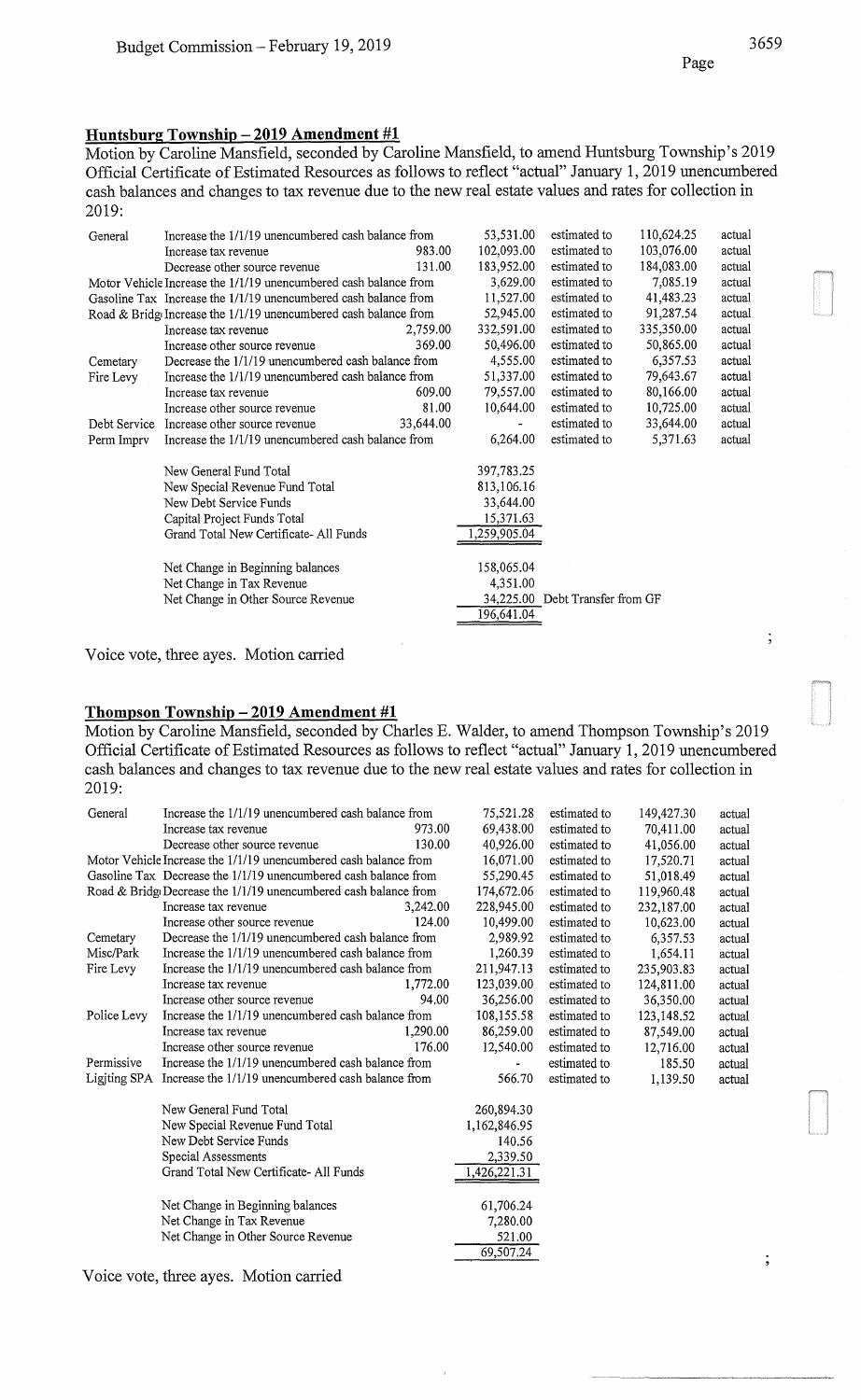# **Russell Township- 2019 Amendment #1**

Motion by Charles E. Walder, seconded by James Flaiz, to amend the Russell Township's 2019 Official Certificate of Estimated Resources as follows to reflect "actual" January 1, 2019 unencumbered cash balances and changes to tax revenue due to the new real estate values and rates for collection in 2019:

| General     | Increase the 1/1/19 unencumbered cash balance from               | 935,382.90    | estimated to | 1,230,444.44 | actual |
|-------------|------------------------------------------------------------------|---------------|--------------|--------------|--------|
|             | Increase tax revenue<br>3,136.00                                 | 459,357.00    | estimated to | 462,493.00   | actual |
|             | Increase other source revenue<br>20,479.00                       | 264,089.50    | estimated to | 284,568.50   | actual |
|             | Motor Vehicle Increase the 1/1/19 unencumbered cash balance from | 12,768.48     | estimated to | 26,749.04    | actual |
|             | Gasoline Tax Increase the 1/1/19 unencumbered cash balance from  | 183,576.29    | estimated to | 339,210.40   | actual |
|             | Road & Bridge Increase the 1/1/19 unencumbered cash balance from | 79,831.90     | estimated to | 1,104,910.79 | actual |
|             | Increase tax revenue<br>3,755.00                                 | 504,309.00    | estimated to | 508,064.00   | actual |
|             | 254.00<br>Increase other source revenue                          | 98,729.12     | estimated to | 98,983.12    | actual |
| Cemetary    | Decrease the 1/1/19 unencumbered cash balance from               | 8,609.80      | estimated to | 14,488.86    | actual |
| Zoning      | Increase the 1/1/19 unencumbered cash balance from               | 15,094.82     | estimated to | 29,645.22    | actual |
| Fire Levy   | Increase the 1/1/19 unencumbered cash balance from               | 216,882.42    | estimated to | 710,875.19   | actual |
|             | Increase tax revenue<br>9,805.00                                 | 1,140,172.00  | estimated to | 1,149,977.00 | actual |
|             | 917.00<br>Increase other source revenue                          | 107,557.92    | estimated to | 108,474.92   | actual |
| Police Levy | Increase the 1/1/19 unencumbered cash balance from               | 571,588.73    | estimated to | 1,049,823.61 | actual |
|             | Increase tax revenue<br>13,798.00                                | 1,610,544.00  | estimated to | 1,624,342.00 | actual |
|             | Increase other source revenue<br>1,213.00                        | 171,067.67    | estimated to | 172,280.67   | actual |
| Road Levy   | Increase the 1/1/19 unencumbered cash balance from               | 79,625.98     | estimated to | 745,115.31   | actual |
|             | Increase tax revenue<br>9,039.00                                 | 1,024,056.92  | estimated to | 1,033,095.92 | actual |
|             | 894.00<br>Increase other source revenue                          | 120,182.43    | estimated to | 121,076.43   | actual |
| Abulance    | Increase the 1/1/19 unencumbered cash balance from               | 9,618.59      | estimated to | 108,491.51   | actual |
| OPOT Grant  | Increase the 1/1/19 unencumbered cash balance from               | 1,760.00      | estimated to | 6,240.00     | actual |
| Permissive  | Increase the 1/1/19 unencumbered cash balance from               |               | estimated to | 952.23       | actual |
|             | Increase other source revenue<br>22,134.00                       |               | estimated to | 22,134.00    | actual |
|             | Fire Stn Bond Increase the 1/1/19 unencumbered cash balance from | 440,465.00    | estimated to | 453,215.11   | actual |
|             | 1,254.00<br>Increase tax revenue                                 | 183,743.00    | estimated to | 184,997.00   | actual |
|             | Increase other source revenue<br>168.00                          | 26,014.75     | estimated to | 26,182.75    | actual |
|             | New General Fund Total                                           | 1,977,505.94  |              |              |        |
|             | New Special Revenue Fund Total                                   | 9,234,665.22  |              |              |        |
|             | New Debt Service Fund Total                                      | 714,241.94    |              |              |        |
|             | New Capital Project Funds                                        | 19,129.94     |              |              |        |
|             | Grand Total New Certificate-All Funds                            | 11,945,543.04 |              |              |        |
|             | Net Change in Beginning balances                                 | 3,314,086.74  |              |              |        |
|             | Net Change in Tax Revenue                                        | 40,787.00     |              |              |        |
|             | Net Change in Other Source Revenue                               | 23,925.00     |              |              |        |
|             |                                                                  | 3,378,798.74  |              |              |        |

Voice vote, three ayes. Motion carried

#### **Claridon Township- Amendment #2**

Motion by James Flaiz, seconded by Caroline Mansfield, to amend the Claridon Township Official Certificate of Estimated Resources to reflect the following changes to revenue previously certified:

#### Special Revenue Funds

Decrease Motor Vehicle Registration other source revenue 6,000.00 from 11,000.00 to 5,000.00 Increase Permissive Tax other source revenue 6,000.00, from 0.00 to 6,000.00

| New Special Revenue Fund Total: | \$1,422,806.43 |
|---------------------------------|----------------|
| New Total 2019 Certificate:     | \$1,922,964.72 |

Voice vote: Three ayes. Motion carried.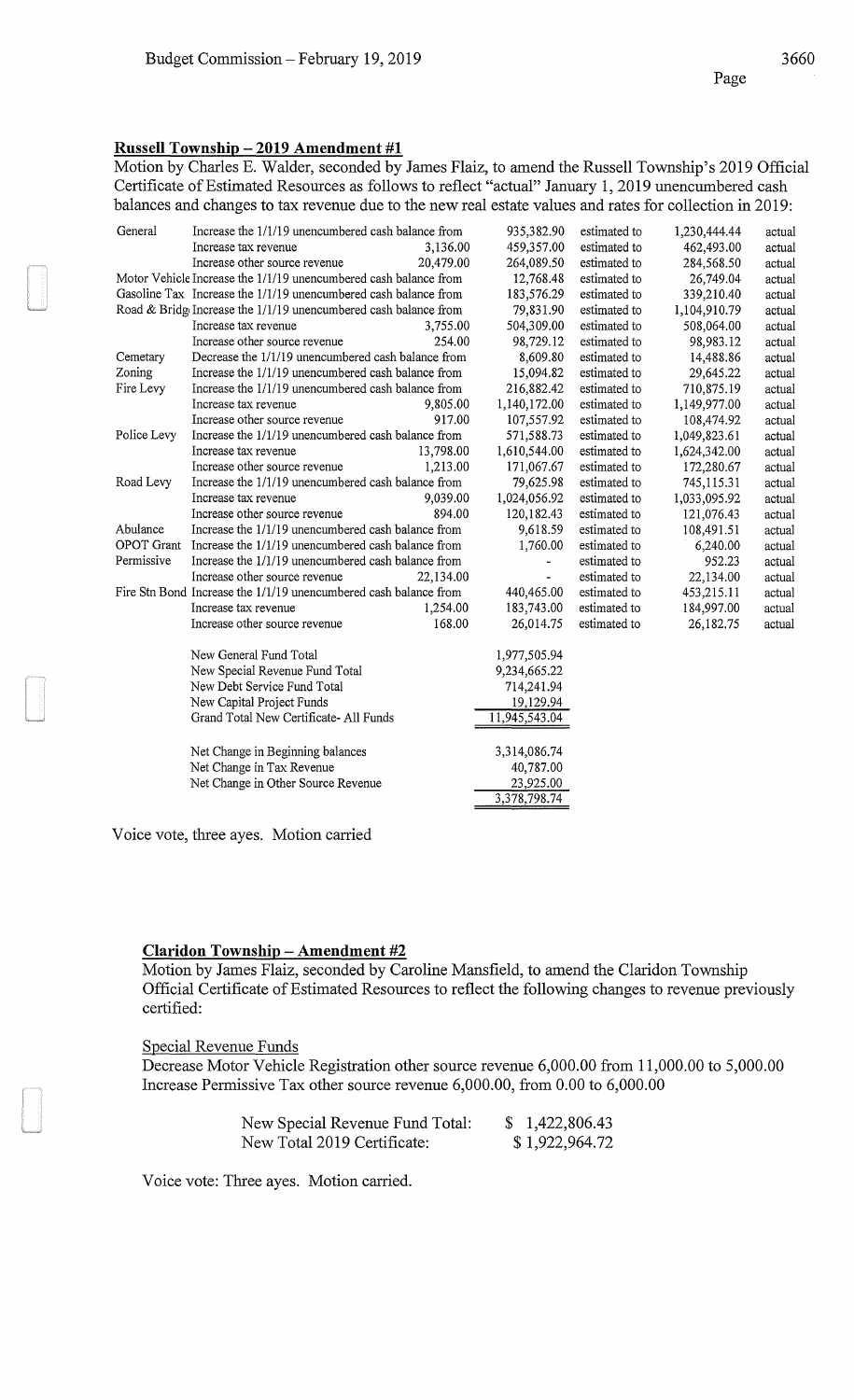## **South Russell Village - Amendment #2**

Motion by Caroline Mansfield, seconded by Charles E. Walder, to amend the South Russell Village Official Certificate of Estimated Resources to reflect the following changes to revenue previously certified:

Special Revenue Funds

Increase Park & Rec other source revenue 2,700.00, from 15,000.00 to 17,700.00

| New Special Revenue Fund Total: | \$6,026,980.24 |
|---------------------------------|----------------|
| New Total 2019 Certificate:     | \$7,974,790.85 |

Voice vote: Three ayes. Motion carried.

## **Geauga County- 2019 Amendment #2**

Motion by Charles E. Walder, seconded by James Flaiz, to amend the Geauga County Official Certificate of Estimated Resources to reflect the following changes to revenue previously certified:

Special Revenue Funds Increase Child Advocacy other source revenue 469,470.00, from 0.00 to 469,470.00

Internal Service Funds

Increase ADP Contract Services other source revenue 55,000.00, from 0.00 to 55,000.00

| New Special Revenue Funds Total:  | 92,846,490.55    |
|-----------------------------------|------------------|
| New Internal Services Fund Total: | 1,277,647.63     |
| New Total 2019 Certificate:       | \$170,028,275.28 |

Voice vote: Three ayes. Motion carried.

#### **Troy Township- 2018 Amendment #3 Special**

Motion by James Flaiz, seconded by Caroline Mansfield, to amend the Troy Township 2018 Official Certificate of Estimated Resources to reflect the following changes to revenue previously certified in 2018:

Capital Funds

Increase OPWC Issue II other source revenue 77,040.10, from 0.00 to 77,040.10

| New Capital Project Funds Total: | 77,845.42      |
|----------------------------------|----------------|
| New Total 2018 Certificate:      | \$2,160,817.29 |

Voice vote: Three ayes. Motion carried.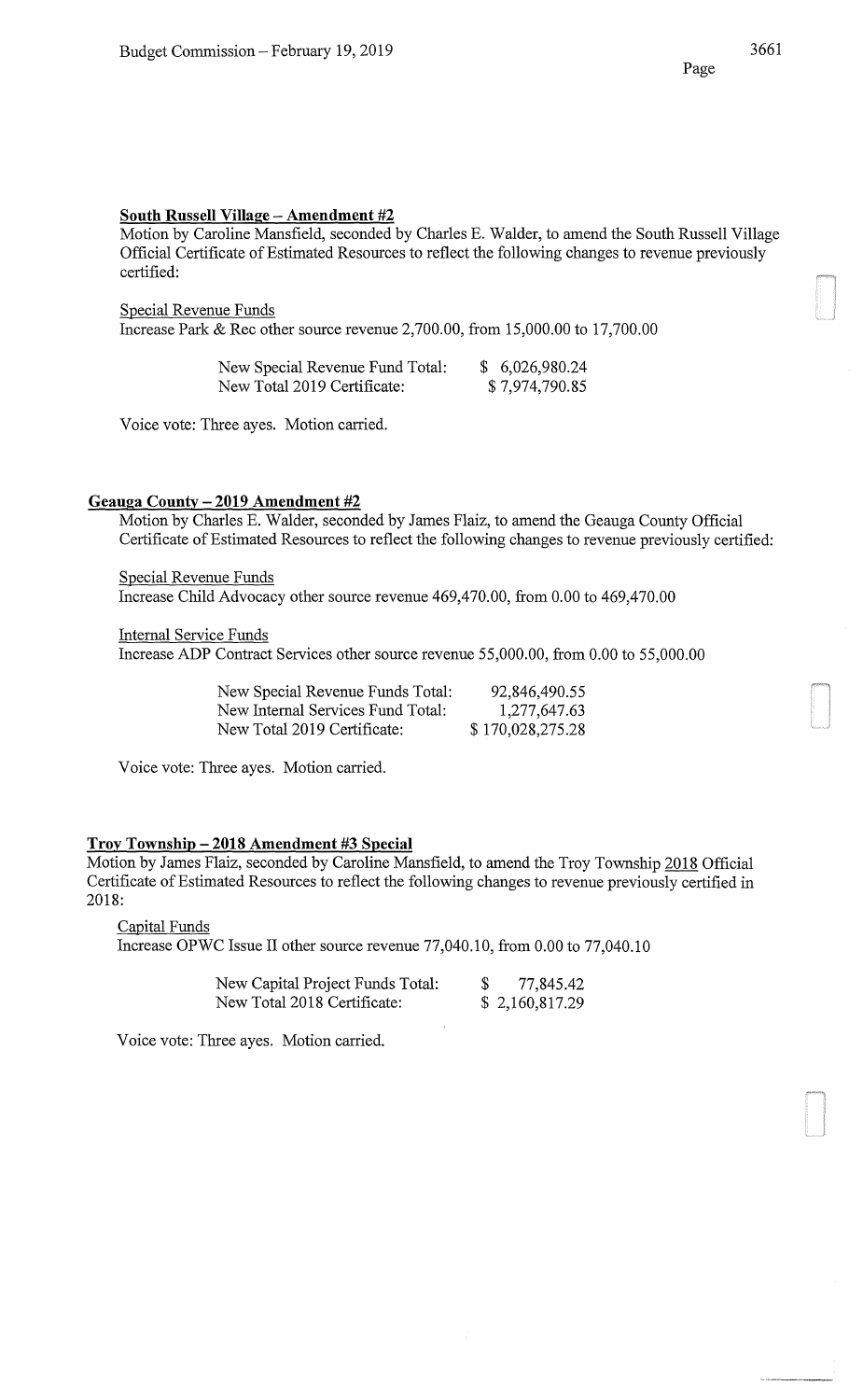## Troy **Township - 2019 Amendment #1**

Motion by Caroline Mansfield, seconded by Charles E. Walder, to amend the Troy Township's 2019 Official Certificate of Estimated Resources as follows to reflect "actual" January 1, 2019 unencumbered cash balances and changes to tax revenue due to the new real estate values and rates for collection in 2019:

| General      | Increase the 1/1/19 unencumbered cash balance from               |            | 234,634.29   | estimated to                      | 335,065.44 | actual |
|--------------|------------------------------------------------------------------|------------|--------------|-----------------------------------|------------|--------|
|              | Increase tax revenue                                             | 1.052.00   | 110,125.00   | estimated to                      | 111,177.00 | actual |
|              | Increase other source revenue                                    | (2,054,00) | 64,585.74    | estimated to                      | 62,531.74  | actual |
|              | Motor Vehicle Increase the 1/1/19 unencumbered cash balance from |            | 14,344.05    | estimated to                      | 29,386.84  | actual |
|              | Gasoline Tax Increase the 1/1/19 unencumbered cash balance from  |            | 118,153.82   | estimated to                      | 211,317.32 | actual |
|              | Road & Bridge Increase the 1/1/19 unencumbered cash balance from |            | 9,583.78     | estimated to                      | 83,640.86  | actual |
|              | Increase tax revenue                                             | 2,280.00   | 212,315.00   | estimated to                      | 214,595.00 | actual |
|              | Increase other source revenue                                    | (6,281.00) | 34,991.00    | estimated to                      | 28,710.00  | actual |
| Cemetery     | Increase the 1/1/19 unencumbered cash balance from               |            | 21,429.40    | estimated to                      | 23,212.40  | actual |
| Fire Levy    | Increase the 1/1/19 unencumbered cash balance from               |            | 316,271.97   | estimated to                      | 380,417.15 | actual |
|              | Increase tax revenue                                             | 2,040.00   | 194,396.00   | estimated to                      | 196,436.00 | actual |
|              | Increase other source revenue                                    | (3,021.00) | 129,101.00   | estimated to                      | 126,080.00 | actual |
| Debt Service | Increase the 1/1/19 unencumbered cash balance from               |            |              | estimated to                      | 805.32     | actual |
|              | Cemetery Bq Decrease the 1/1/19 unencumbered cash balance from   |            | 400.00       | estimated to                      | 308.90     | actual |
|              | New General Fund Total                                           |            | 508,774.18   |                                   |            |        |
|              | New Special Revenue Fund Total                                   |            | 1,390,195.57 |                                   |            |        |
|              | Debt Service Funds Total                                         |            | 28,838.90    |                                   |            |        |
|              | Capital Project Funds Total                                      |            | 805.32       |                                   |            |        |
|              | New Fiduciary Funds Total                                        |            | 308.90       |                                   |            |        |
|              | Grand Total New Certificate- All Funds                           |            | 1,928,922.87 |                                   |            |        |
|              | Net Change in Beginning balances                                 |            | 378,175.82   |                                   |            |        |
|              | Net Change in Tax Revenue                                        |            | 5,372.00     |                                   |            |        |
|              | Net Change in Other Source Revenue                               |            |              | $(11,356.00)$ elimination of TVLR |            |        |
|              |                                                                  |            | 372,191.82   |                                   |            |        |
|              |                                                                  |            |              |                                   |            |        |

Voice vote, three ayes. Motion carried

## **2018/2019 School District Amendments Berkshire LSD - Amendment #8**

Motion by Charles E. Walder, seconded by James Flaiz, to amend the Berkshire LSD Official Certificate of Estimated Resources to reflect the following changes to revenue previously certified:

#### Capital Project Funds

Increase Classroom Facilities other source revenue 22,546,259.00, from 18,707,677.00 to 41,253,936.00

| New Capital Project Funds Total: | 69,754,663.35   |
|----------------------------------|-----------------|
| New Total 2018/2019 Certificate: | \$96,344,543.61 |

Voice vote: Three ayes. Motion carried.